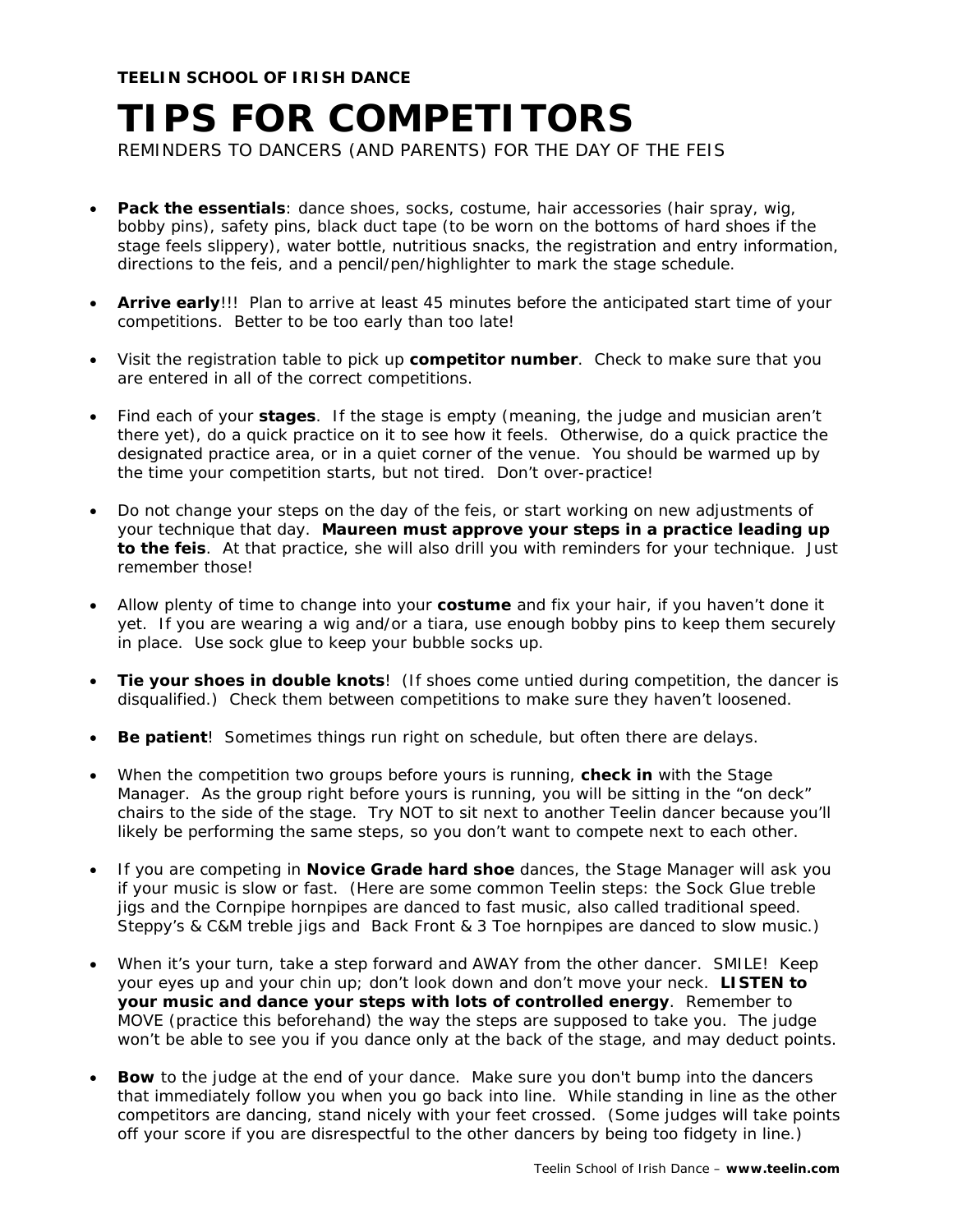After all of the competitors have danced, the judge will take a moment to review his or her scores, then all of the dancers will bow together and walk off the stage in line.

- You may not approach judges or musicians. Any problem needs to go through your teacher or a feis **Stage Manager**.
- **Scores** will be posted in a separate room shortly after each competition is completed. It is best to wait until you have finished all of your dances before going to the score room. In the score room you will also have the opportunity to pick up the judge's scores and comments (or to request them to be mailed, if they're not ready). Please do this! Log this information in your Teelin Feis Journal and share it with your teacher(s). It will help you to see your progress and to remember some of the things that you'll need to practice in class and on your own.
- Remember, winning a medal is always fun, but the real reason for competing should be because the dancing is fun! Judges are people, so **results vary**. Try your best, and remember that this is not the only feis.
- **Support** and encourage your Teelin classmates. Although some of the competitions are individual, you're all part of the same school team representing Teelin!
- **HAVE FUN!!!**

## REMINDERS TO PARENTS…

- Please help to manage your child's excitement. Your child should be nervous enough to be **energetic and sharp**, but not so nervous that they are incapable of dancing their best.
- If your child is signed up for a dance that he or she is truly not ready for, **do not force** them to compete in that dance. It is common to have "no shows" in a category - there is no penalty. Make plans to attend as many Teelin feis classes as possible to prepare that dance for the next feis.
- Please help to manage your child's **nutritional needs**. You want your dancer to have enough fuel to do their best. Keep your child's digestive sensitivity in mind. If sugar makes your dancer overly-hyper, don't feed them doughnuts for breakfast! Keep a water bottle or other drink with you for last minute thirst quenchers.
- **Be calm**. Things will go wrong or get forgotten. To the extent possible, try to keep minor glitches from becoming major distractions.
- Please be familiar with the **feis rules** as posted on the syllabus (or on the NAFC web site). Any questions or concerns on the day of the feis need to be directed to a Teelin teacher, a stage manager, or another feis volunteer, **never to a judge or a musician**.
- **No photography** of any kind is allowed while dancers are on stage during competition, unless officially authorized by the Feis Committee.
- Maureen tries to attend as many competitions as her busy schedule allows she loves to see her students perform! If Maureen is at a feis, she will want to see your daughter/son dance! **Call (or text)** her on her cell phone 443-629-7808. It is on vibrate in her pocket during the whole event.